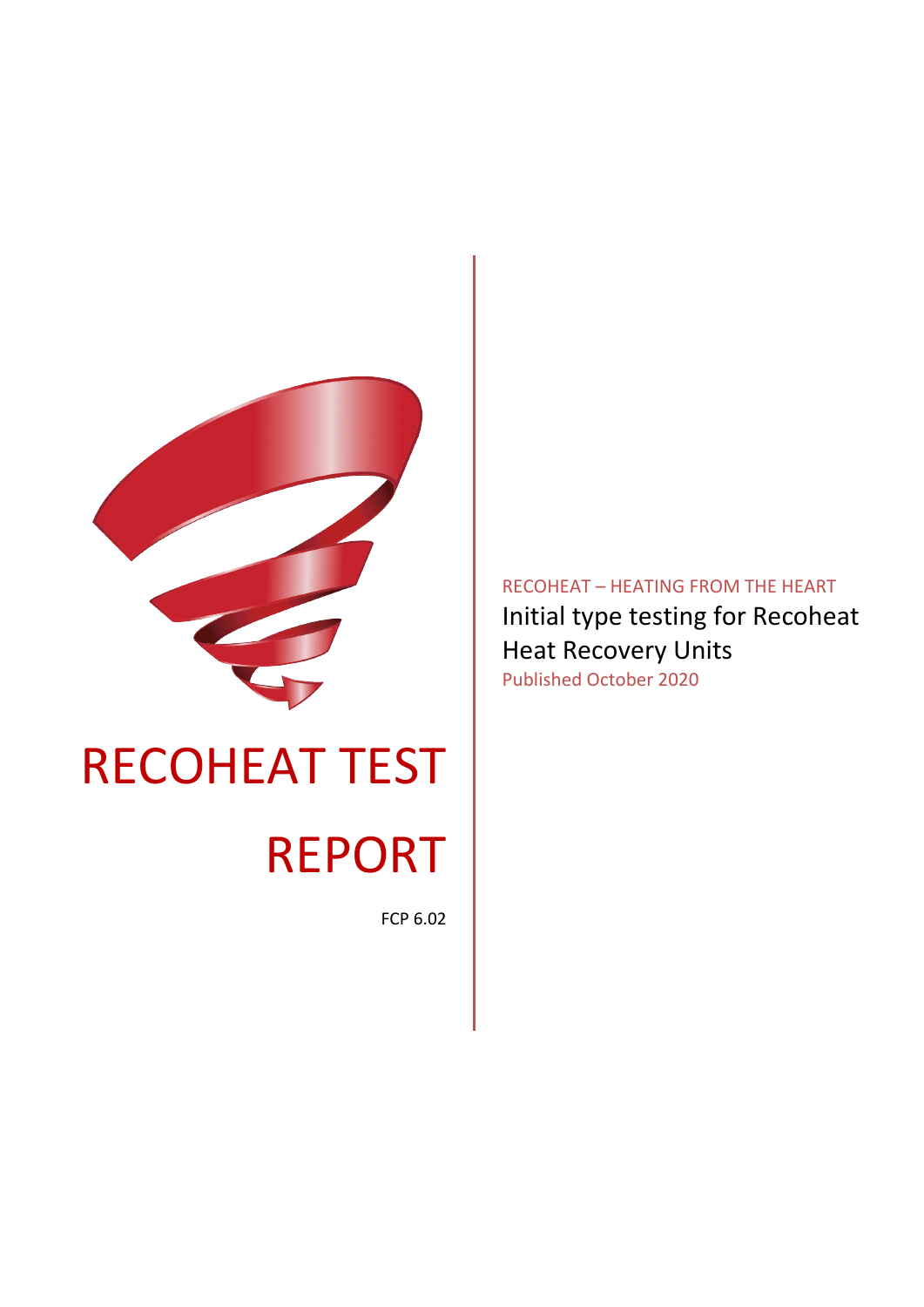

## Recoheat Test Report

## **Contents**

## <span id="page-1-0"></span>1.0 Introduction

These test processes were undertaken to determine the safety and compliance of the Recoheat heat recovery units produced for sale by Recoheat Ltd.

These tests were undertaken to fulfil the requirements of regulations **BS EN-1856-2-2009**.

### <span id="page-1-1"></span>1.1 Designation of the unit

For the purpose of the regulations, the Recoheat is considered a rigid flue section.

The addition of the coil is performed under the terms assigned to a baffle plate, and fall within the parameters defined therein that they should not obstruct more than 50% of the flue section. The Recoheat in fact obstructs no more than 25% of the flue section of a 125mm flue.

## <span id="page-1-2"></span>2.0 Calibration of test equipment

Test equipment is calibrated according to the processes defined in **FCP 6.01 In-house Calibration** and results are recorded in the form **FCP FO: 04.10 Calibration Equipment Record.**



Date: 30/10/2020 **Page 1 of 5** Page 1 of 5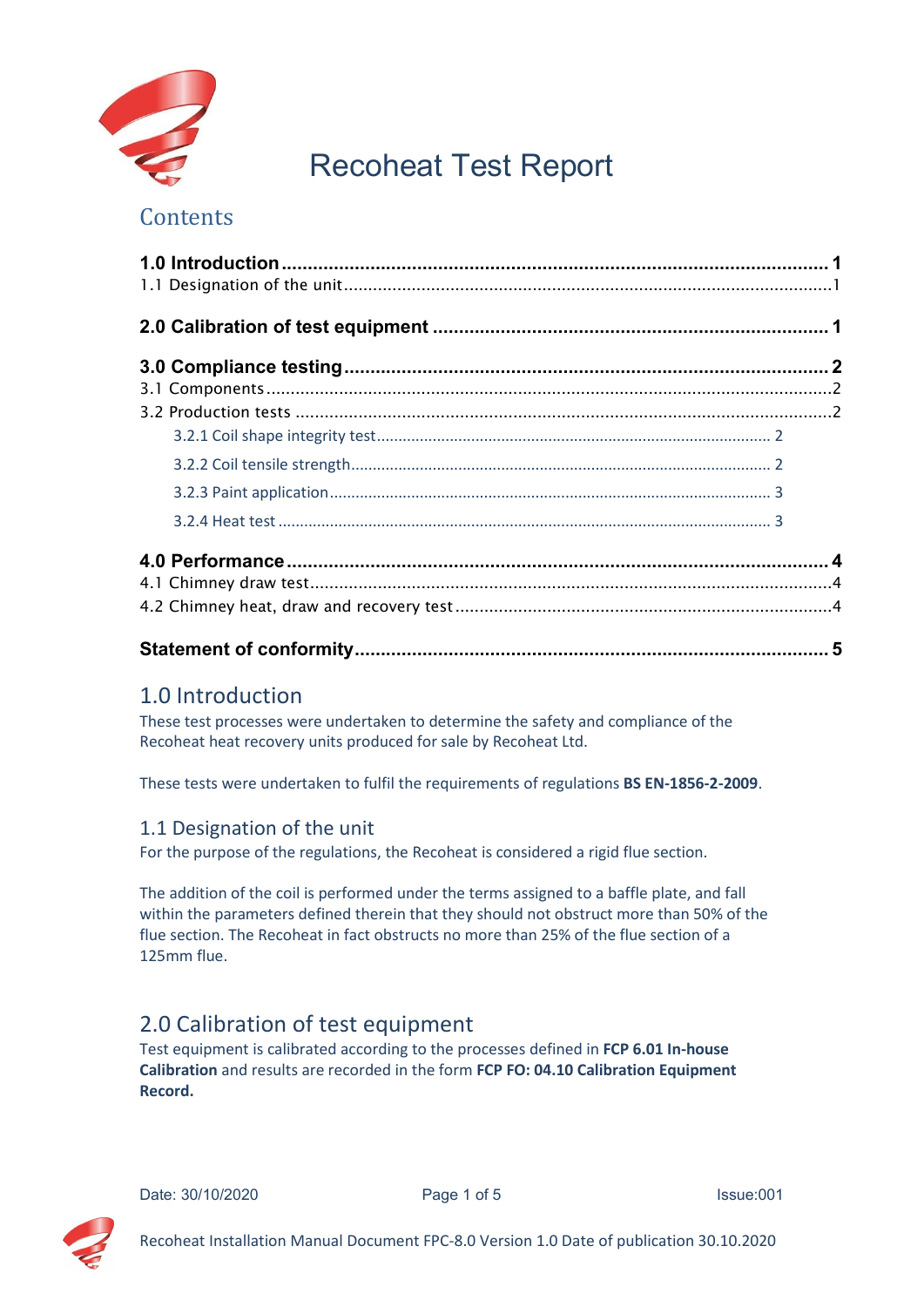## <span id="page-2-0"></span>3.0 Compliance testing

<span id="page-2-1"></span>3.1 Components Flue section Steel tube Silicone tube High temperature paint

There are only two in-flue components of the Recoheat units: the flue section manufactured by a third party and meeting regulatory standards, and the steel coil. All components are tested by their respective manufacturers, and their quality assured by the production of their certificates of conformity in accordance with **FPC QP 05.01** and enacted in accordance with **FPC FO: 04.05**

All metal components of the Recoheat units are manufactured in 316 stainless steel, 1mm thick.

**Test result:** Passed.

#### <span id="page-2-2"></span>3.2 Production tests

The elements of production that require testing are the shape and proportions of the coil, the integrity of the weld securing the coil to the flue, including the tensile strength of the coil in the flue, and the quality of the paint application.

Please note that the integrity of the weld securing the coil to the flue section impacts on the rigidity of the product for practical and aesthetic reasons only, and does not affect the safety or conformance requirements of the component. Conformance does not require this element to be welded or secured in order to meet the standards.

#### <span id="page-2-3"></span>3.2.1 Coil shape integrity test

Coil measurements are marked on the production jig and verified by a height measurement. Small variations in form are acceptable, and the jig prevents significant variation of the only proportion that affects the function of the coil, which is the central gap in the coil. As this is achieved by wrapping the coil around the steel shaft of the jig, this key space cannot be impinged on in a way that would obstruct the passage of a chimney brush through the coil.

#### **Test result:** Passed.

#### <span id="page-2-4"></span>3.2.2 Coil tensile strength

A test was made of the tensile strength of the weld joining the coil to the flue to ensure the coil cannot be loosened in transit or by the stress of passing a chimney brush through it.

2.5Nm of pressure was applied to the extreme end of the coil by placing the flue section in a horizonal position and suspending a 1kg weight from the end of the coil. The flue was then rotated so that any movement in the coil would be apparent. The coil could not deviate from the horizontal or exhibit any movement.

#### **Test result:** Passed.



Date: 30/10/2020 **Page 2 of 5** Issue:001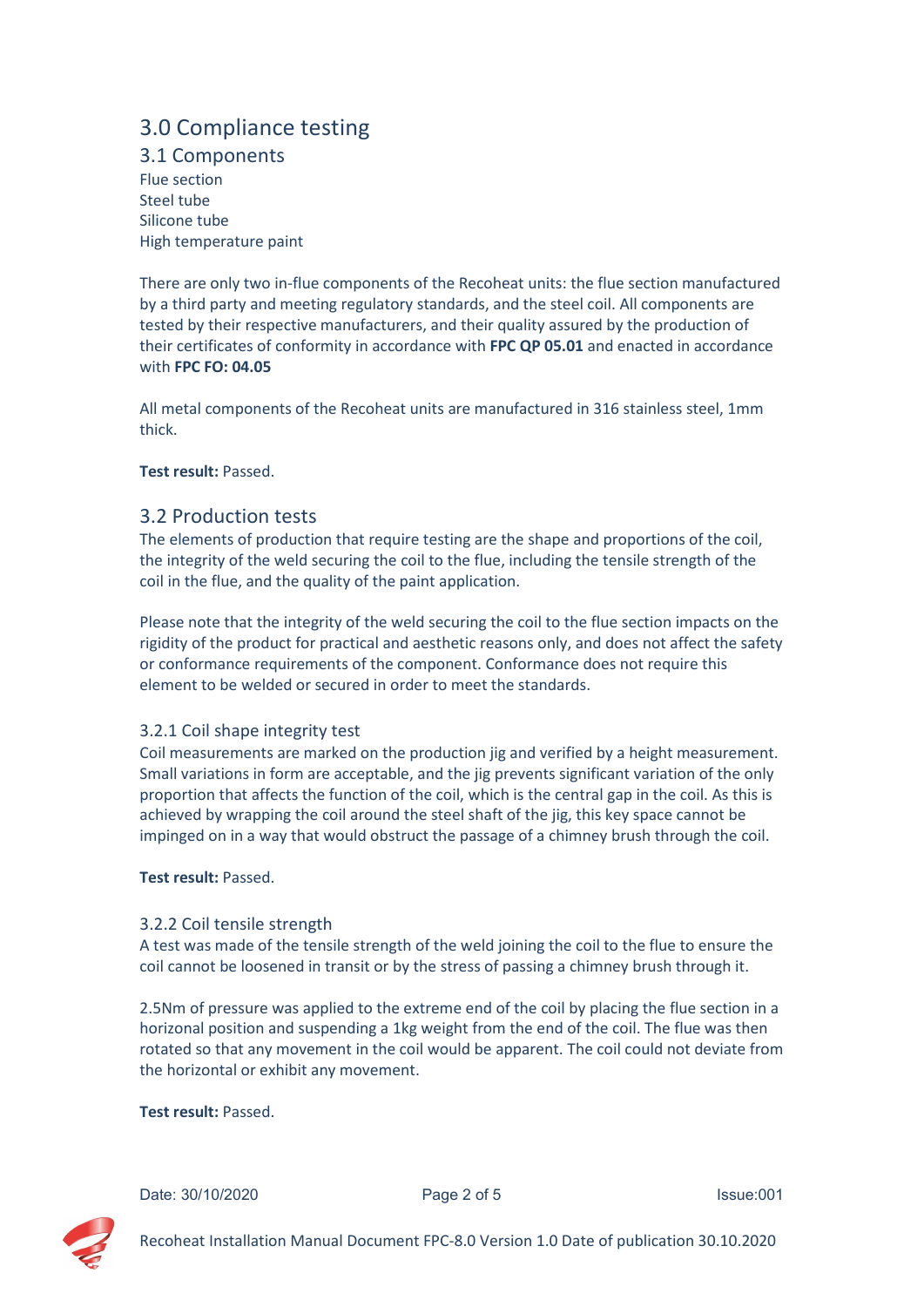#### <span id="page-3-0"></span>3.2.3 Paint application

Testing for the quality of the paint application is purely visual as the paint does not offer any construction or safety enhancements.

The flue section was placed in front of a black background under good lighting and rotated so that any blemishes in the black paint were highlighted against the background.

#### **Test result:** Passed.

<span id="page-3-1"></span>3.2.4 Heat test Tester: Will Burrows. Date: 19/10/20

Equipment: Comark KM330 Thermometer

This test was undertaken to ensure the integrity of the coil weld. The test was undertaken with a 125mm diameter unit fitted to a single-to-double-skin adapter passing straight into a double-skin flue of 2m, topped with a wind cowl.

The stove was heated to a maximum output with wood for one hour, then allowed to cool. The integrity of the coil was then tested by accessing it from the stove and inserting a sweeping rod into the coil and attempting to move it.

Maximum temperature of coil after 60 minutes: 624°C

#### **Test result:** Passed.

3.2.5 Appliance air leakage test Tester: Will Burrows. Date: 20/10/20 External temperature: 12°C Temperature in room: 15°C

The smoke pellet employed for this test is an Arctic 5g encapsulated smoke pellet, model number PH530/SF producing 15m<sup>3</sup> of smoke in 30 seconds.

The smoke alarm used for the test was a Kidde model 10Y29. The smoke alarm was situated 2.5 metres from the stove at a height of 1.5 metres above the top of the stove. The thermometer used is a Comark KM330.

The appliance air leakage test was conducted with an unlit stove.

The stove was warmed to 40°C with a heat gun

An Arctic 5g smoke pellet was added to the stove, lit, and the door and vents closed. A visual check was made that no smoke was escaping from the Recoheat unit or the stove. The smoke alarm was used to verify the visual check.

No smoke was observed escaping from the Recoheat unit or from the stove, and no alarm was triggered from the smoke alarm.

#### **Test result:** Passed.



Date: 30/10/2020 **Page 3 of 5** Issue:001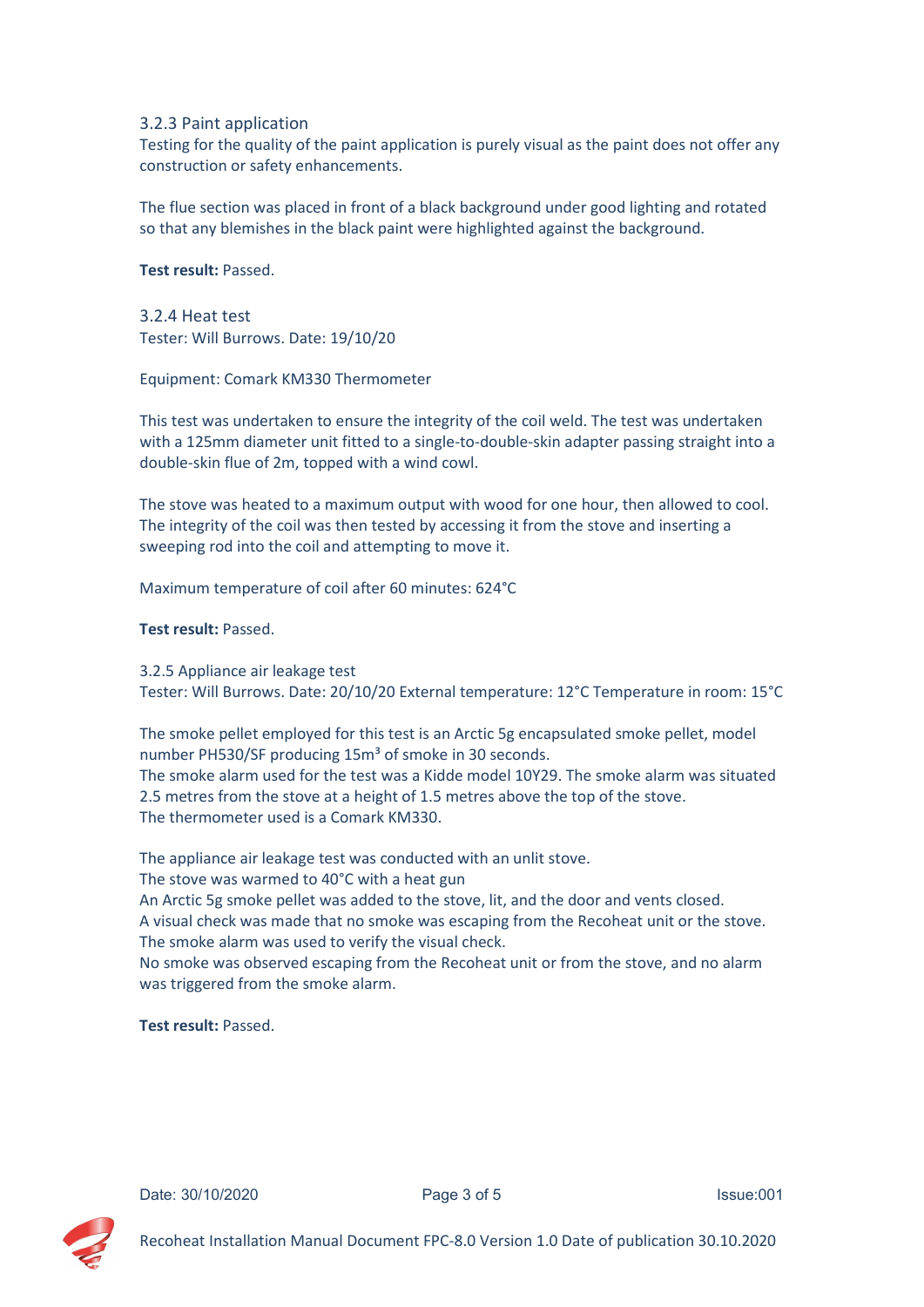## <span id="page-4-0"></span>4.0 Performance

We define compliance performance as tests to determine that the Recoheat unit does not adversely affect the performance of the flue in which it operates with particular regard to the temperature of the flue and the draw of the flue.

#### <span id="page-4-1"></span>4.1 Chimney draw test

Tester: Will Burrows. Date: 29/10/20 External temperature: 10°C Temperature in room: 15°C

The chimney draw test was designed to compare draw values with and without a Recoheat unit fitted to a chimney. In order to minimise the effect or likelihood of external variations such as wind speed, atmospheric pressure, temperature etc impacting the comparison, the tests were each done after a 15-minute kindling burn each. After the first burn, the kindling was allowed to burn out, then was removed so that the flue could cool and the Recoheat could be fitted.

The chimney was tested through a flue hatch access point secured against air leakage by a padded, heat-proof section (soldering mat) secured with a steel plate.

The gauge used is a Wohler DM2000 Draught Gauge. The thermometer used is a Comark KM330. The height above the flue collar was 500mm without the Recoheat fitted and 570mm with the Recoheat fitted. The external air temperature was 15°C Temperature in room: 18°C

#### **Without Recoheat unit**

The external air temperature was 15°C Temperature in room: 18°C Reading: 14

#### **With Recoheat unit present but switched off**

The external air temperature was 15°C Temperature in room: 18°C Reading: 14

#### **With Recoheat unit present and switched on**

The external air temperature was 15°C Temperature in room: 18°C Reading: 14

#### <span id="page-4-2"></span>4.2 Chimney heat, draw and recovery test

Tester: Will Burrows. Date: 29/10/20 External temperature: 10°C Temperature in room: 16°C

This test was designed to compare the heat of the flue above and below the Recoheat when the Recoheat was switched on and off in order to determine whether the Recoheat itself, or the Recoheat with air pumping through it, would affect the heat and the draw of the flue.

For the test, the inspection/cleaning hatch in the 1 metre single-skin flue section above the Recoheat was removed and replaced with a soldering mat secured with a steel plate which in turn was held in position with a single 1mm steel wire.

The steel plate and heat pad are pierced with a 6mm hole at a height of 590mm above the stove top. The hole has the same diameter as the manometer probe. The probe passes through the hole, effectively sealing it and allowing accurate draught readings to be taken.

Date: 30/10/2020 **Page 4 of 5** Page 4 of 5



Recoheat Installation Manual Document FPC-8.0 Version 1.0 Date of publication 30.10.2020